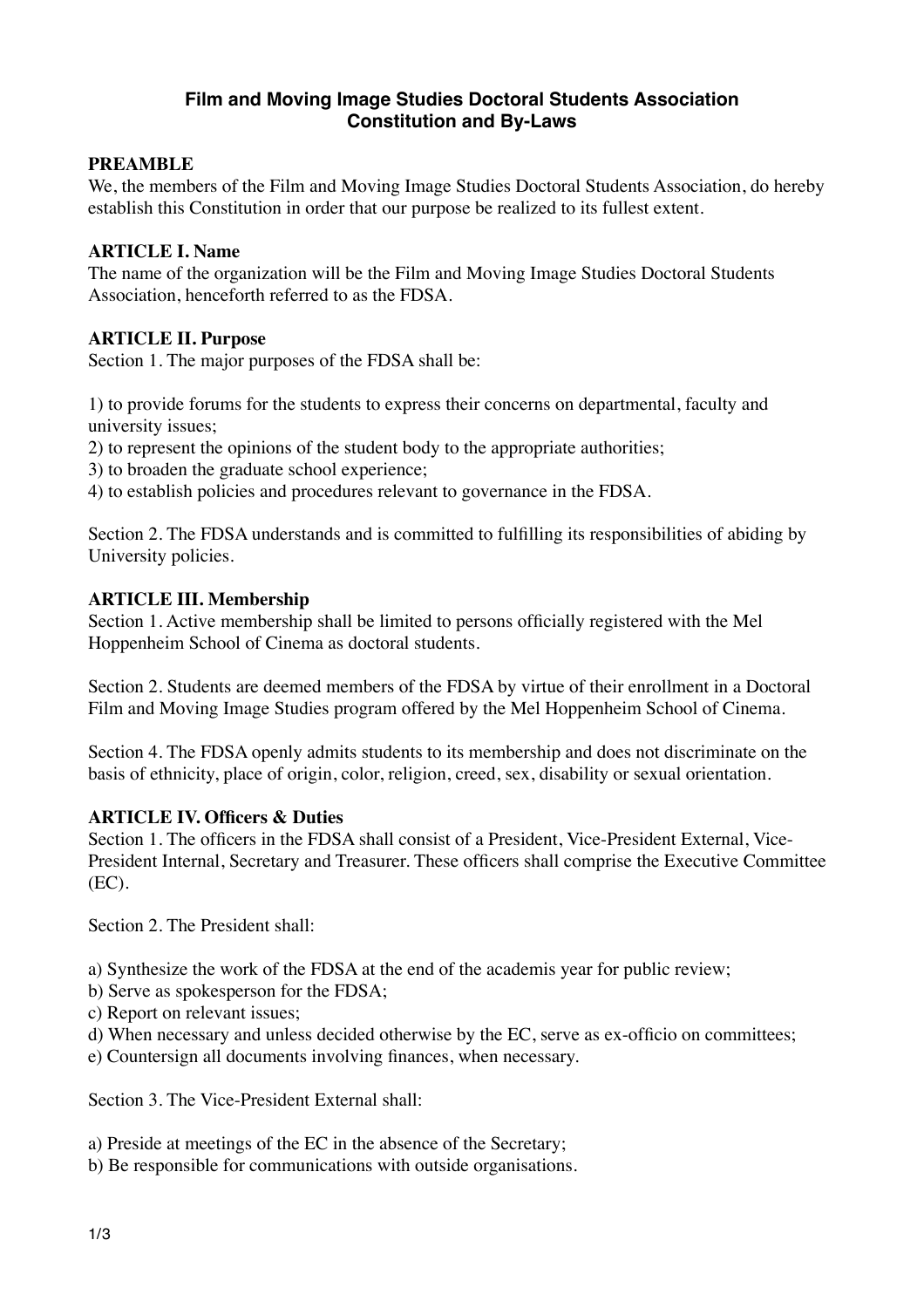Section 4. The Vice-President Internal shall:

- a) Be responsible for communications with the membership;
- b) Distribute notices, minutes and other items of interest to the FDSA membership;
- c) Serve as ex-officio on permanent and ad hoc committees;
- d) Report to the EC on the work of committees.

Section 5. The Secretary shall:

- a) Act as President of Assembly for all meetings of the EC and the FDSA;
- b) Keep the minutes of the general meetings of the FDSA and any Executive Committee meetings.

Section 6. The Treasurer shall:

a) Countersign with the President any documents related to finances;

- b) Produce, at the end of the academic year and when asked by a member, a financial summary;
- c) Submit, on time and every year, the Department Allocation Form to the GSA office;

d) Break the tie in the event of a tie vote.

Section 7. All officers are required to attend the regular meetings of the EC. In the event that they cannot attend, they must inform the EC of their absence and provide a report of their activities to be read at the meeting.

Section 7. Succession of Officers. Officers may succeed themselves in the same office.

Section 8. The Executive Committee shall:

- a) conduct the general affairs of the FDSA between its General Meetings;
- b) formulate FDSA policies consistent with the Constitution and Bylaws;

c) function as a budget committee.

Section 9. Committees. The FDSA may form permanent and ad-hoc committees.

# **ARTICLE V. Operations**

Section 1. The EC may call at anytime its members for a General Meeting (GM). Proper notice, agenda and minutes of the last GM will be sent by emails to all members at least one week prior to the GM.

Section 2. All meetings of the FDSA are governed by the Bourinot's Rules of Order.

Section 3. Every September, an Annual General Meeting (AGM) will be held in which the new officers of the EC will be elected.

Section 4. Voting Eligibility. Those members meeting all requirements of active membership as set forth in Article III. Sections 1 and 2, will be granted voting privileges.

Section 4. In the event of a tie vote, the Treasurer's vote breaks the tie.

Section 5. Election Process. All officers shall be elected by a majority vote of eligible voting members of the FDSA. All elections will be held on an annual basis during the month of September.